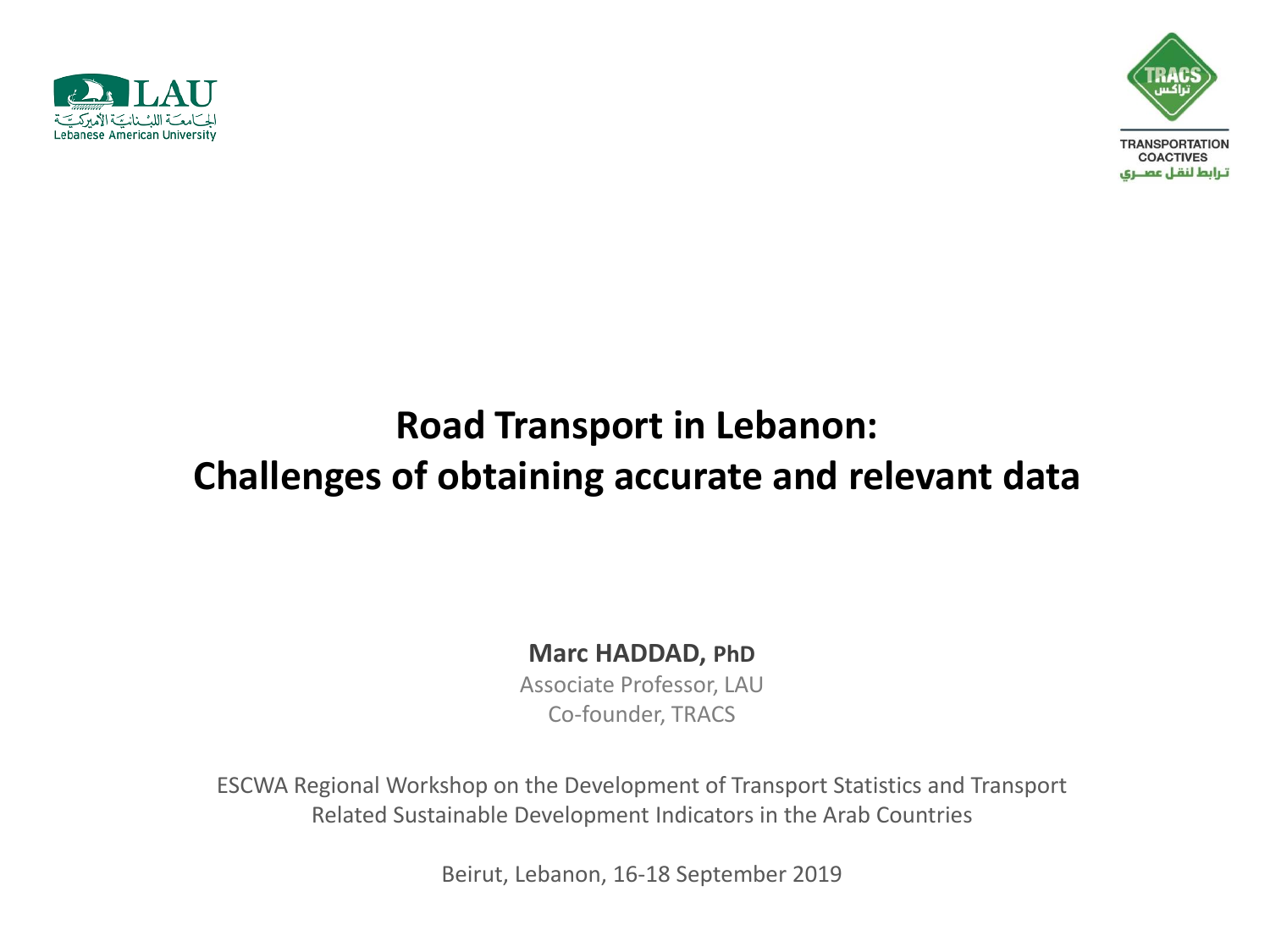### **Road transport in Lebanon: existing conditions**



#### **No public bus system**

#### **Off-peak traffic in 2000**

#### **Off-peak traffic in 2015**





#### **Public transport (lack of data):**

- < 30% market share in Greater Beirut (no accurate stats)
- Informal private operator services
	- $\circ$  Low occupancy (11-15 per van, old 2008 stats)
	- o Unsafe (high accident risks: conflicting stats)
	- o Uncomfortable (no stations, old buses: no data)
	- o Unreliable (no routes or schedules: basic maps)

#### **Car transport (data not always accurate):**

- > 1.75 million passenger cars in 2017 for 6 million people
- > 5 million daily passenger trips in GBA in 2015 (forecast)
- > 400,000 passenger cars entering GBA daily
- Occupancy rate of 1.2 pass/veh. (25% < world average)
- Old vehicle fleet (71% older than 10 years, 1940-2013)
- Gasoline is the dominant fuel (83.5% of total)

#### **Sector (limited sources of data):**

• 2nd biggest emitter of GHG (25% of total GHG's in 2015)

HADDAD| ESCWA 2019 | **2**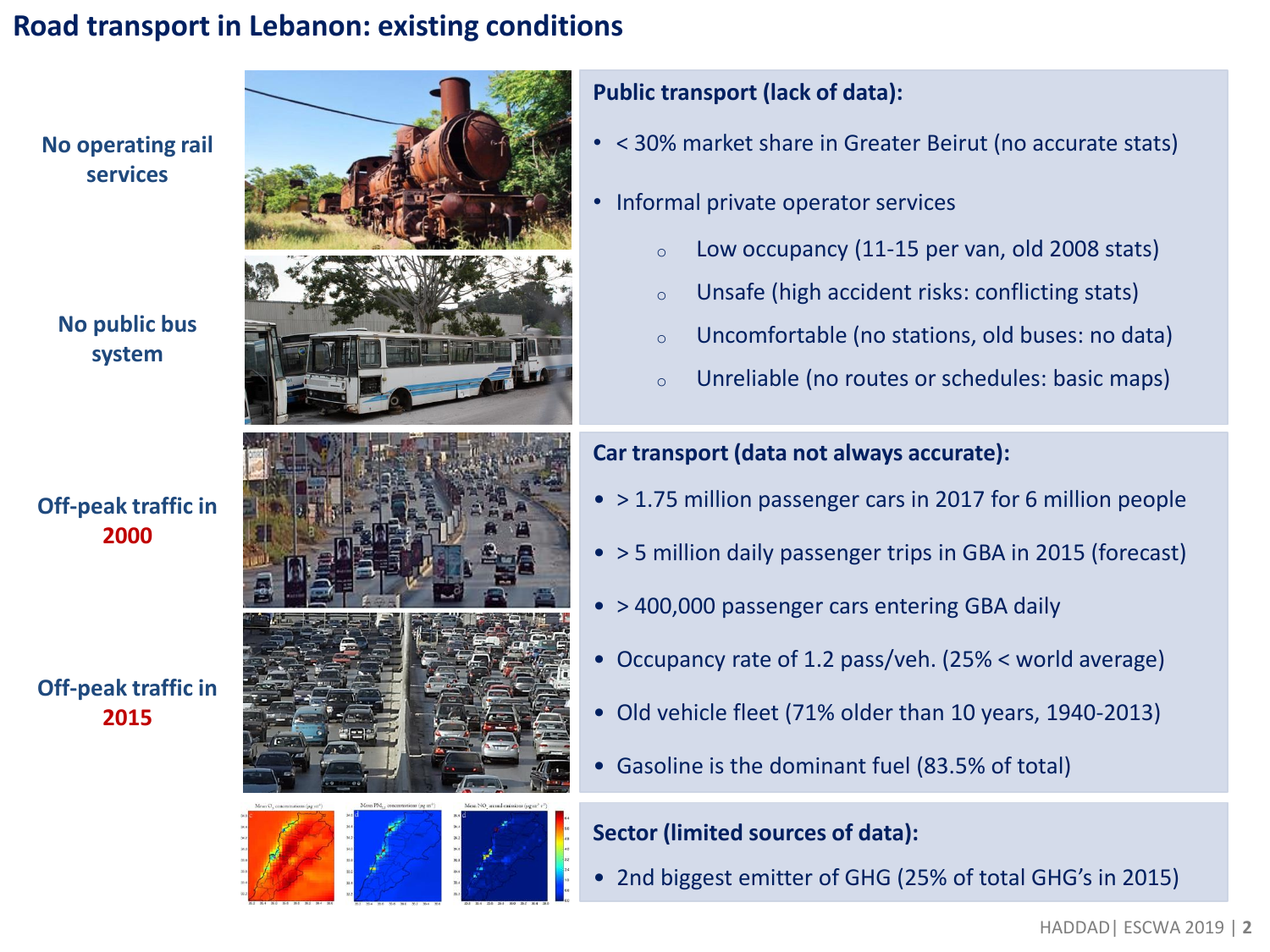### **Transport studies need numerous types of data**

### **Vehicles and Fuels**

- Vehicle categories (by engine size, class, age…)
- Traffic data (by volume, time, region…)
- Fuel consumption (gasoline, diesel, electric…)

### **Infrastructure**

- Refueling networks (by fuel type)
- Roadway networks (capacity, condition…)
- Terminals (capacity, activity rates, modes…)

### **Environment**

- Demographics (by region, access to networks…)
- Air quality (by pollutant type, source, region…)
- Sustainability and related indicators

#### **Costs**

- Vehicle (purchase, maintenance, insurance…)
- Infrastructure (roads, fuels, mass transit…)
- Financial indicators (GDP, CPI…)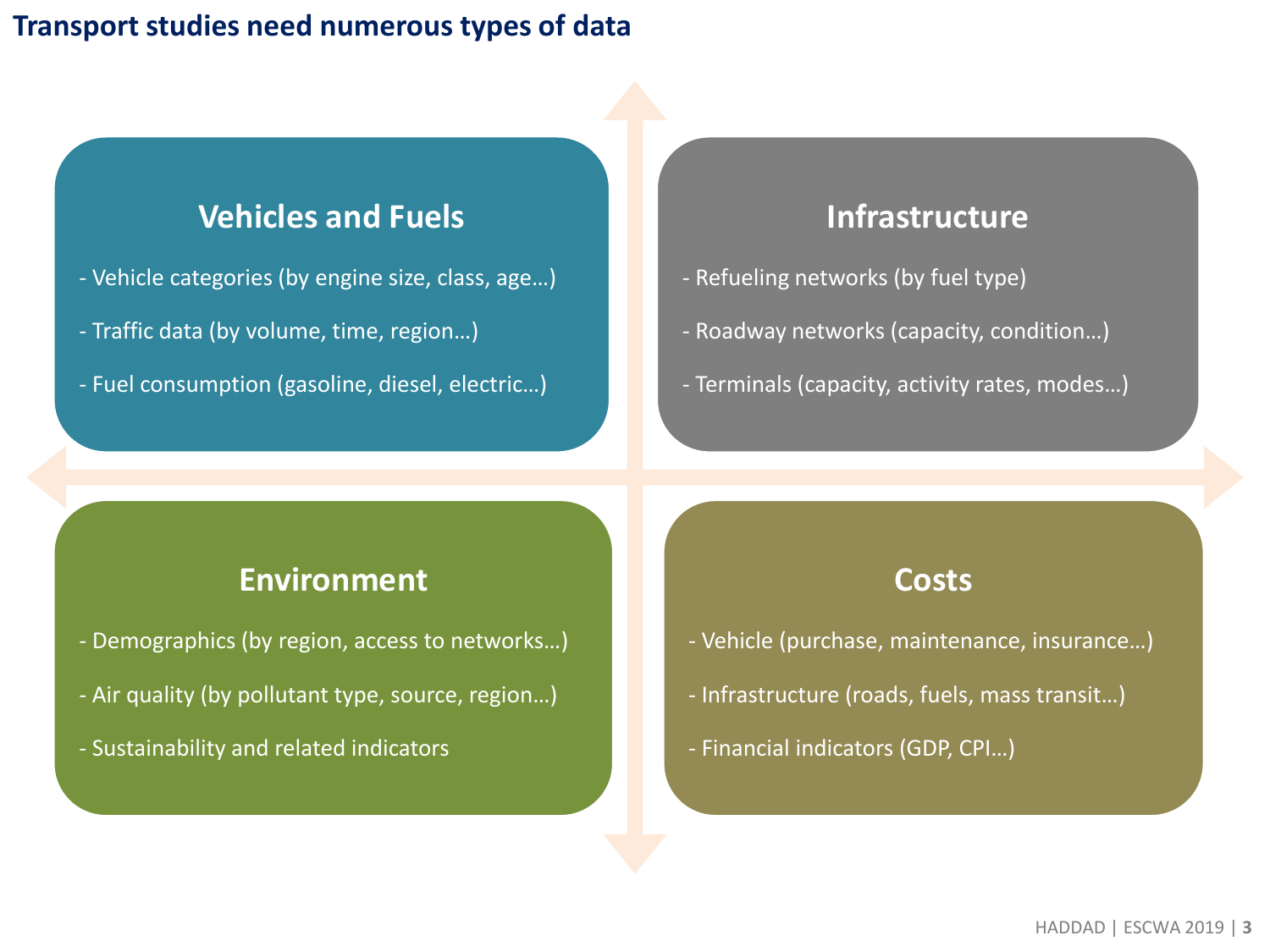### **Local sources of data**

- **Government agencies**
	- o Prime Ministry's Central Administration of Statistics (*demographic data, economic data, environmental statistics*)
	- o Ministry of Interior (*accident statistics, vehicle registration data*)
	- o Traffic Management Organization (*traffic data*)
	- o Ministry of Public Works and Transport (*public transport data, transport infrastructure data*)
	- o Council for Development and Reconstruction (*traffic data, transport infrastructure data*)
	- o Ministry of Energy and Water (*fuel consumption data, energy cost data, energy infrastructure data*)
	- o Ministry of Finance (*vehicle and road usage fees data, vehicle import data*)
	- o Ministry of Environment (*emission data*)
	- o Parliament Committee for Public Works, Transport, Energy and Water (*public transport data, emission data*)
- **Other agencies**
	- o Red Cross Lebanon (*accident statistics*)
	- o ESCWA Lebanon (*demographic data*)
	- o UNDP Lebanon (*energy data, environmental data, cost data*)
	- o Private sector: bank research units, engineering & contracting firms, NGO's… (*various local data*)
	- o International sources: World Bank, IBRD, EBRD, IEA, WEC, UNEP… (*various global, regional and local data*)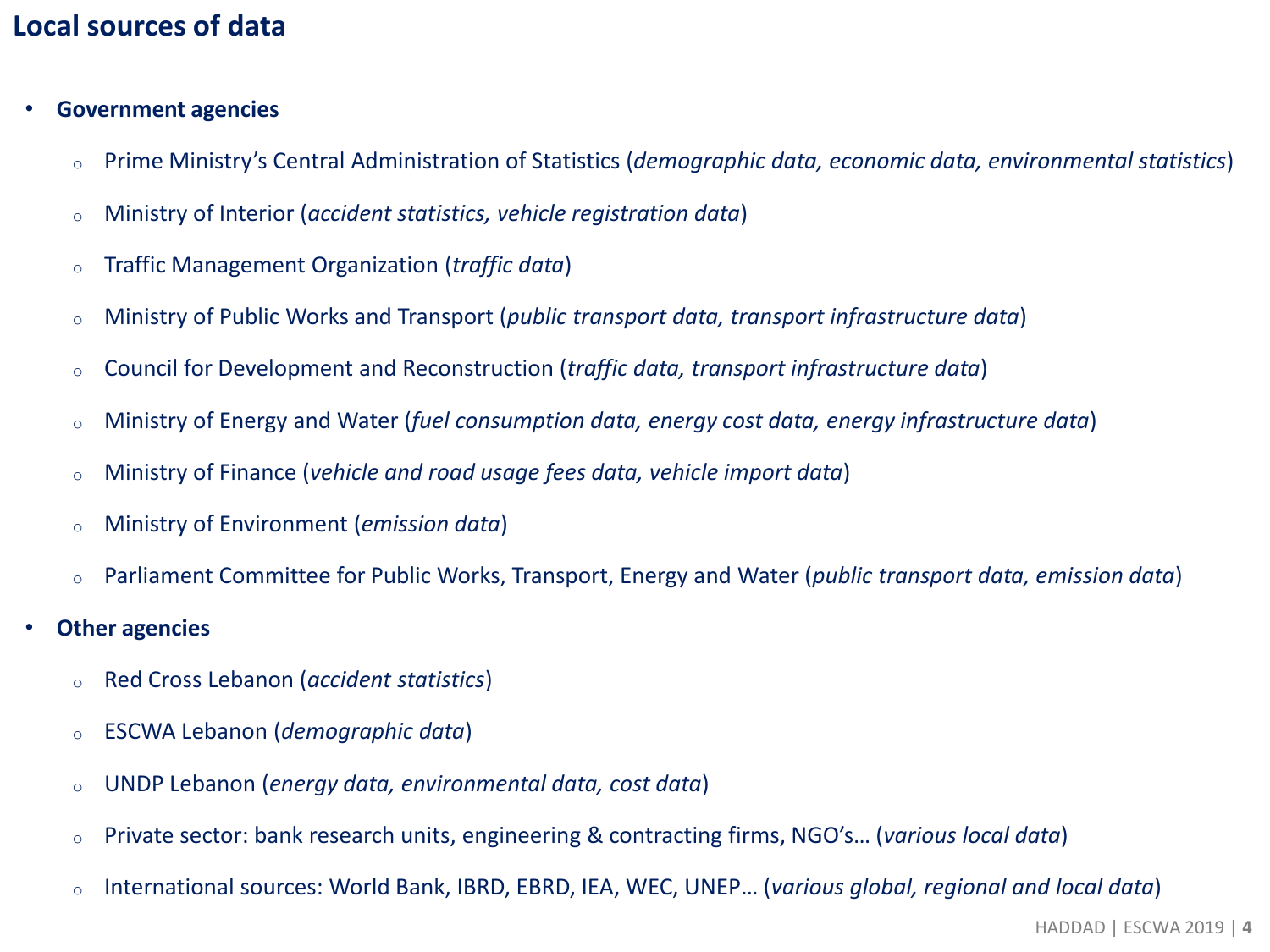### **Access to good transport data (based on experience from conducted studies)**

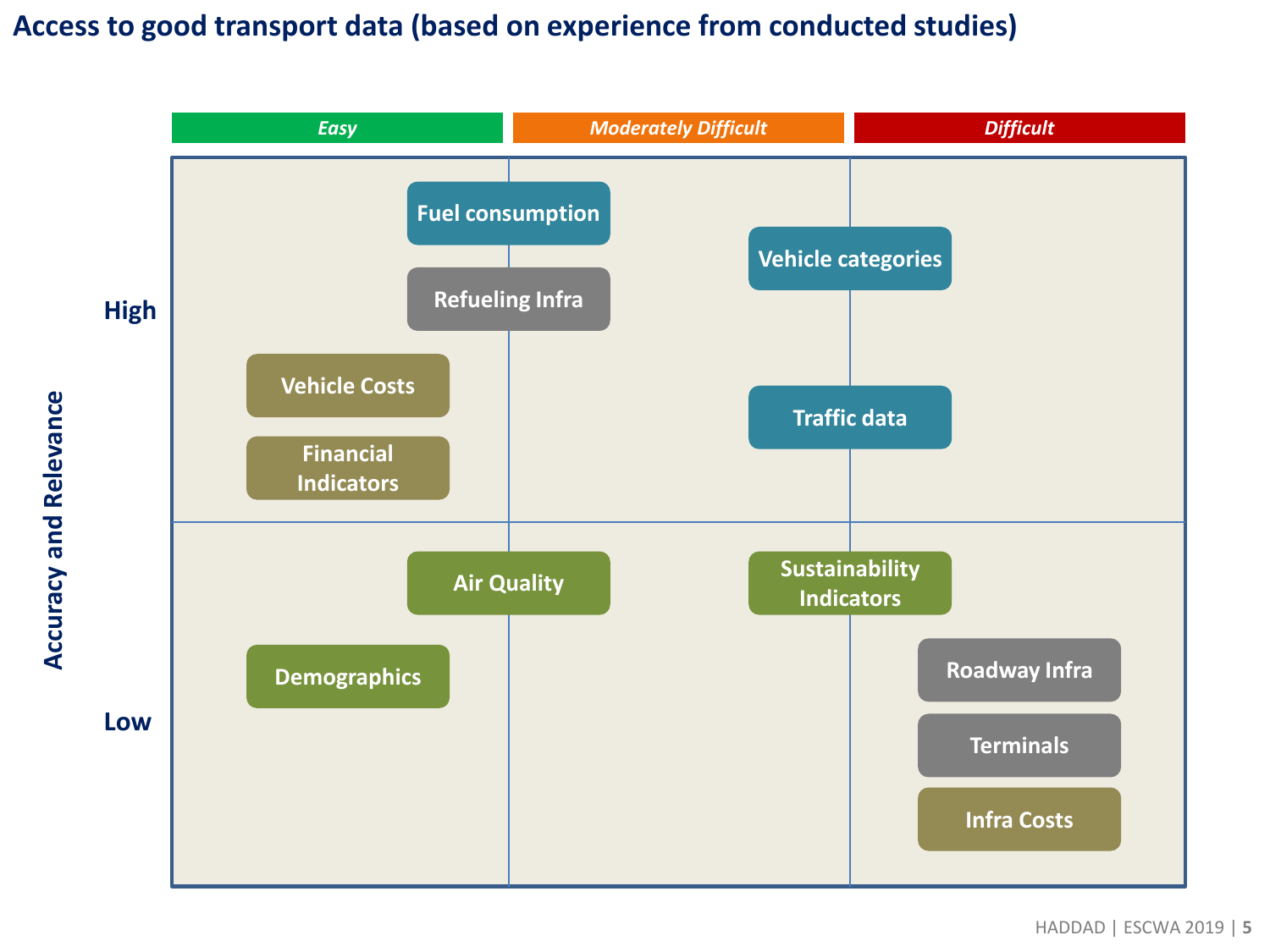### **Lobbying for an integrated national strategy for sustainable transportation in Lebanon**